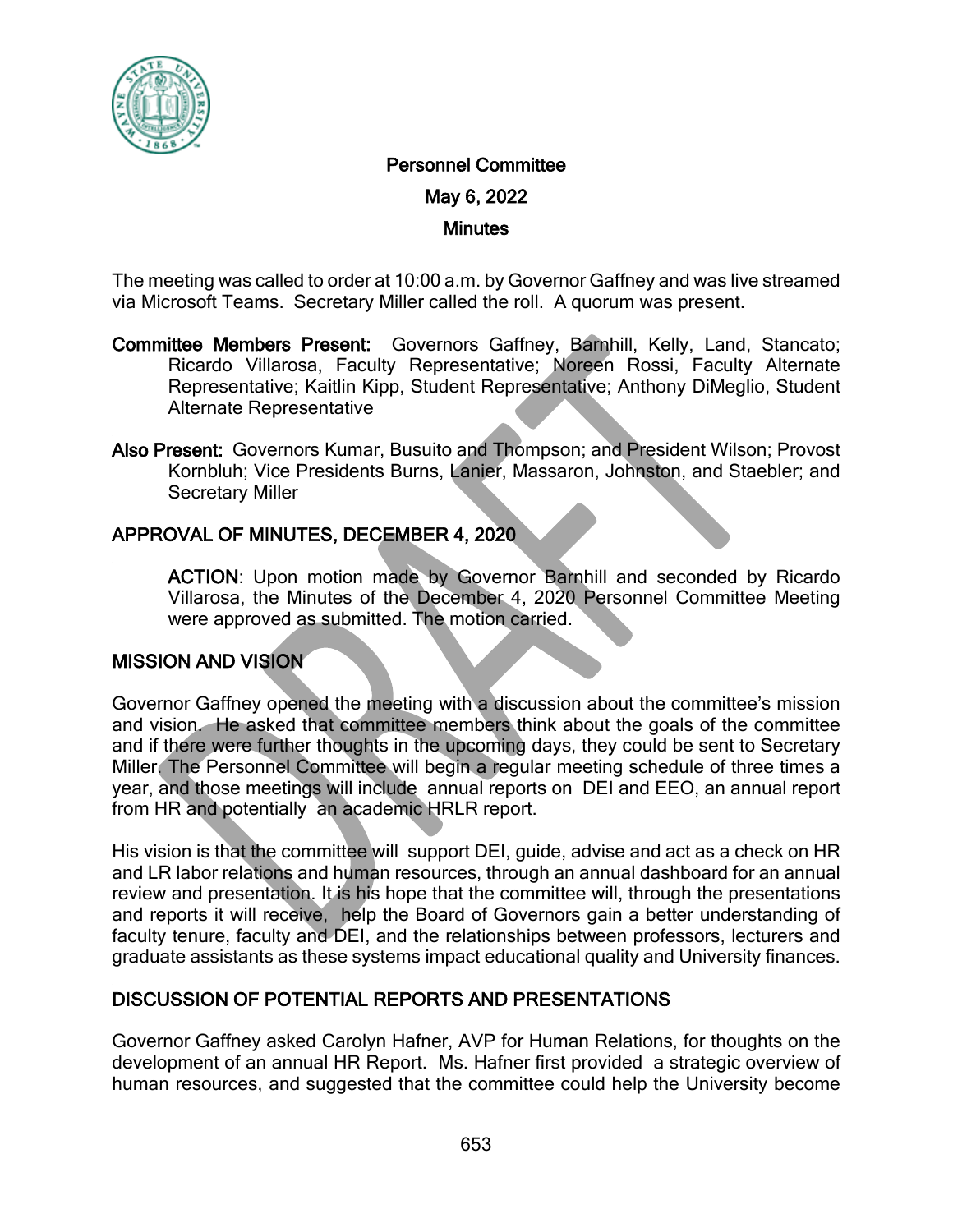an employer of choice by reviewing the strategy from an institutional level. Ms. Hafner then presented slides for discussion by the committee.

She advised that people are making different choices about how and where they work. For the University to be competitive with the other 14 public institutions within the state of Michigan, and the higher ed industry across the nation, the University will have to be an employer of choice. That means an institution highly sought after by employees for a great work environment. She highlighted a list of characteristics describing why any potential employee would want to work at the University, including strong leadership and competitive pay and benefits, great culture, training and development. Additionally, there is a strong institutional value for fairness, empowerment, reward and recognition, and great work life balance with flexible work arrangements. These are issues that are being talked about all over the world. These items make employees more committed and more productive and more creative. The human resources mission and vision supports the university by creating a culture of excellence and by having outstanding, competent people, using best practices in all processes and ensuring the employer of choice designation. An annual report from human resources will highlight accomplishments relative to that strategy of being an employer of choice and provide a number of key performance indicators with respect to what's going on in the industry and what is going on at the university. Useful measures include trends and data, and significant changes in policies and systems that have campuswide impact. Other areas include major regulatory updates that impact the institution as a whole, the future outlook of the higher ed industry and workforce, and as well as actions with respect to succession planning.

Governor Gaffney then proposed the month of January for the first full HR report. The committee also briefly discussed format for that report, which could utilize benchmarks and dashboards to frame its story. Other suggestions are welcome.

Governor Land believes communication is key, and thought it would be an important part of this initiative. Mr. Villarosa agreed, and talked about some aspects of shared governance which requires more communication. He added that the University has 13 or 14 different unions, with several dually reporting in terms of responsibility and communication and agreement on policy and implementation, which are challenges to communication and he believes there should be a constant effort to acknowledge that. Governor Stancato added that communication is important in terms of institutional structure and knowing who does what and where, and how to better communicate that knowledge.

In terms of additional information that may be helpful, Governor Busuito asked whether the committee could hear about the process used for searches for chairs and deans, as he does not fully understand it and believes it would be helpful. President Wilson advised that a presentation could be done to make sure the Board understands the process. There is some consistency in the search for chairs, but it may differ between schools and colleges, because they have different needs, and different sizes. Search firms are used for some but not others. In addition, the process for assembling a search committee for deans and chairs is outlined in the collective bargaining agreement with the AAUP. Governor Stancato also referenced structural constraints, including lack of diversity, and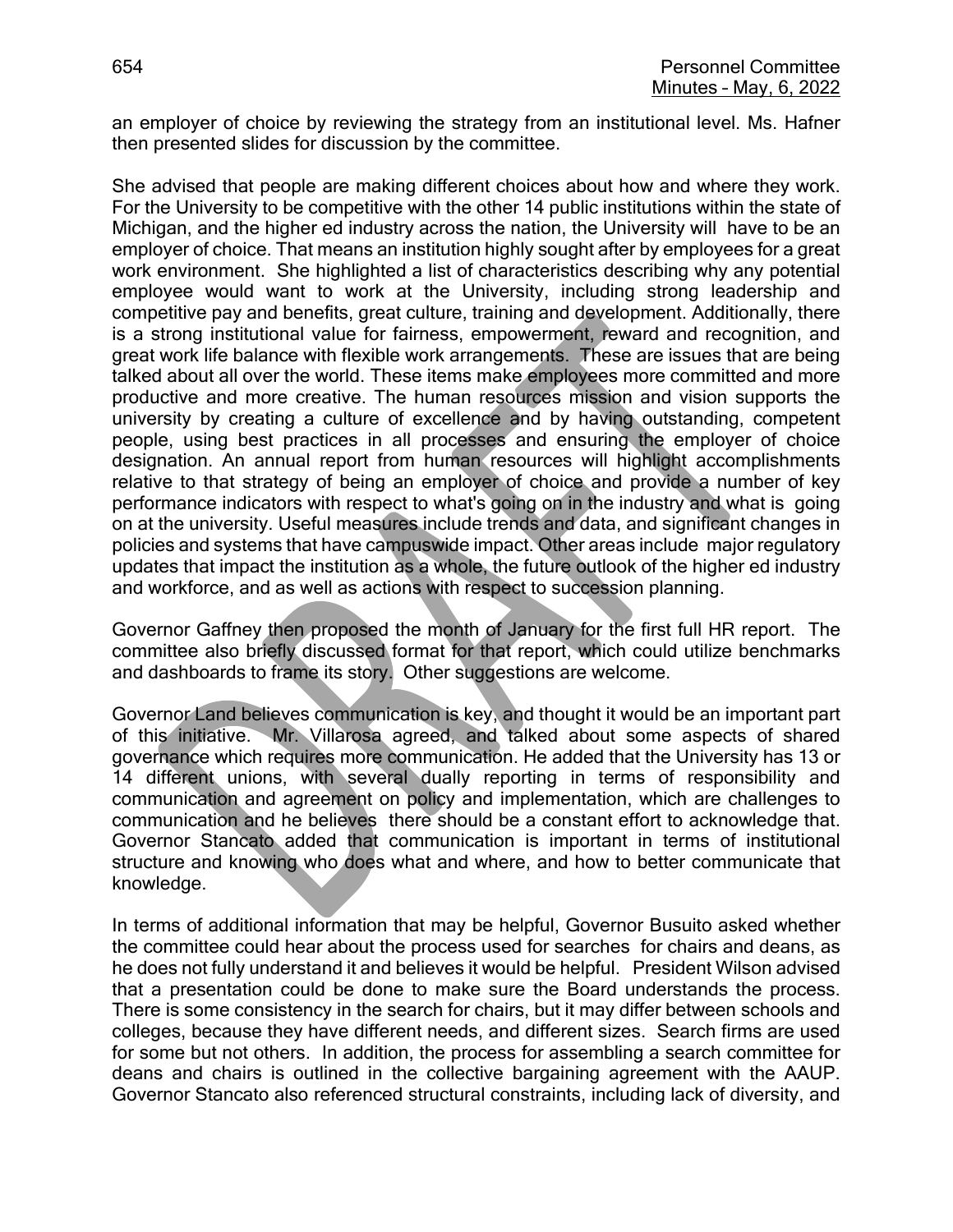commented that one focus area is looking at committee membership from a diversity perspective.

Provost Kornbluh added that that there are significant disciplinary and cultural differences across the university. In many schools, chairs serve one term or at most two terms. Chairs in medical schools are culturally different and have more authority. In Liberal Arts and Sciences or Engineering it would be rare to have an outside search firm because of the relatively short amount of time that a chair in those colleges serves, as opposed to searching for a department chair in the School of Medicine. Within the university, the role of a chair can be very different, administratively He added that there is also a search process to hire faculty and attention has been made over the years to make that process more unbiased.

In terms of other areas of interest, Governor Gaffney suggested an employee survey, and he would also be interested in a report on progress on union issues and relationships. Also of interest is an update on contracts open and closed, with a list of the bargaining units. Governor Land asked whether the university has a hotline for good ideas, or complaints. Ms. Hafner advised that there the HR Analytics and Reporting team is working on several initiatives. They are revamping their website, and will include a link where individuals will be able to anonymously report and submit suggestions and ideas for process improvement. That team also includes a process improvement function to work with HR leadership on benchmarks and with the reporting team on the HR employee dashboards. Governor Land suggested the university develop a reward system for employees who suggest good ideas. Governor Busuito agreed, noting that it might motivate people who were in the best position in the trenches to provide their perspectives.

Ms. Hafner also reported on employee recognition week, which will now be an annual program in October. They will be bringing back the employee recognition ceremony with additional recognition and awards for outstanding performance in various categories.

Next, Governor Gaffney called on Amy Lammers, Interim Assistant VP, for an explanation of current EEO reports. The committee is scheduled to have a presentation on the updated EEO Report in September of 2022. Ms. Lammers advised that the affirmative action status report is a form of compliance with federal regulations, as a government contractor, and as a recipient of government funding for student grants and scholarships.

Historically, the report has been provided on an annual basis to the Board. It gives an analysis of the 5000 fulltime employees and a brief review of temporary employees. Student employees or other part-time employees are not included. Employees are broken down by academic and nonacademic categories, and a regional comparison is provided, based on the populations from which the University draws employee applicants,. Also included is data on the hiring of women and minorities. The seven main EEO categories include African American, Caucasian, Asian Pacific Islander, American Indian or native Americans, and Hispanics. In terms of faculty, data is provided on tenure-track, nontenure-track, and academic rank. Finally, the report provides a comparison of the University to peer institutions nationwide, other similar urban research institutions.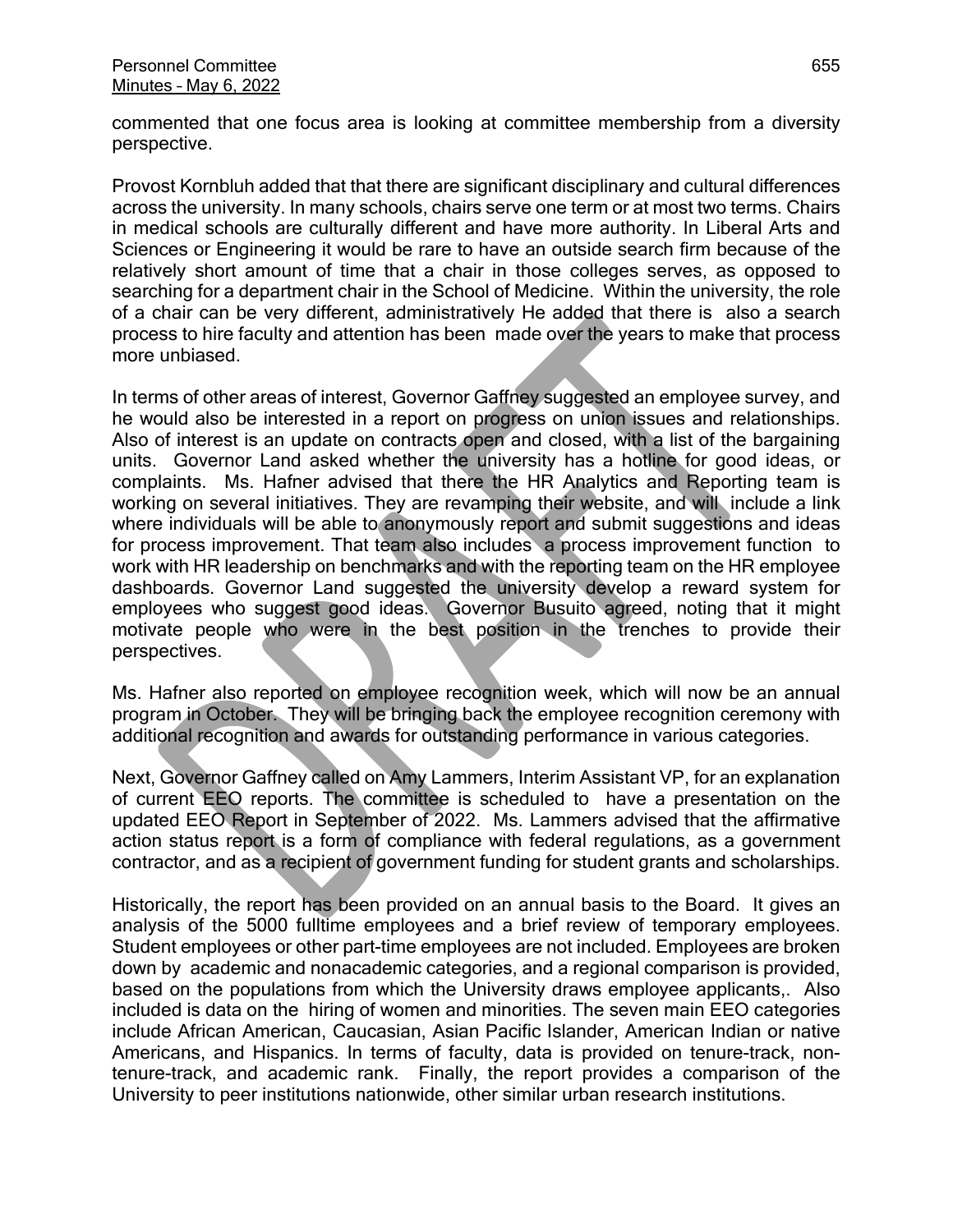Governor Gaffney asked that if committee members had any other ideas or thoughts on information they would like to see included, to please send them to Secretary Miller. Mr. DiMeglio noted that it would be beneficial to also see the statistics of the demographics of the middle eastern and north African population within our faculty and employees. President Wilson advised that that data is being collected, where available. Ms. Lammers noted that that designation is a voluntary disclosure for employees, and would not represent a total picture.

Governor Gaffney then called on Associate Provost for DEI and Chief Diversity Officer, Marquita Chamblee, to speak about DEI. He noted that he would like the committee to be a focal point for the board's efforts in in that area.

AP Chamblee advised that she would welcome the committee's input on what an annual report on DEI should contain. She suggested that an oral report would be much higher level but a written report could include initiatives and successes in hiring and retention of diverse faculty and staff. Other potential subjects could include a focus on the progress of the provost's cluster hires, the activities of the employee engagement groups active in supporting faculty and staff of color and of different racial backgrounds, including LGBTQ, and highlights of the progress of the hiring and retention of the diverse employees working group of the DEI Council, and some of their activities. AP Chamblee advised that The DEI Council is made up of representatives from all the schools, colleges and divisions. In terms of communication, this provides an opportunity for the schools, colleges and divisions to be in conversation with one another about what is happening in DEI across those units. Opportunities exist for collaboration and mutual problem solving and solution sharing.

The DEI Council looked at a DEI strategic plan for the schools, colleges and divisions, and is in the process of developing a tool kit to help these units develop a DEI strategic plan. There will also be a campuswide DEI strategic plan aligned with the DEI portion of the university strategic plan.

A score card for monitoring DEI progress is being developed by the Council's data and analysis working group. They will also be helping to develop a methodology for measuring what progress schools and colleges are making on these objectives. The Council is also reviewing the progress of the student equity working group. This group is looking to make positive changes in student success related issues. They are also going to be hiring a new intercultural training director to help develop training initiatives in implicit bias, a requirement for faculty, staff and students in the health care professions, and the various service professions that require licensure. Other workshops and programs related to DEI are working on measuring how many people have gone through trainings and the impact in terms of the effectiveness of the educational programming.

It will soon be five years since the diversity climate study was undertaken. A new diversity campus climate study will begin with a survey that will launch in January 2023. The results may be able to be reported on in late 2023. A new process is being developed, using existing structures, to receive complaints on bias incidents. There is currently no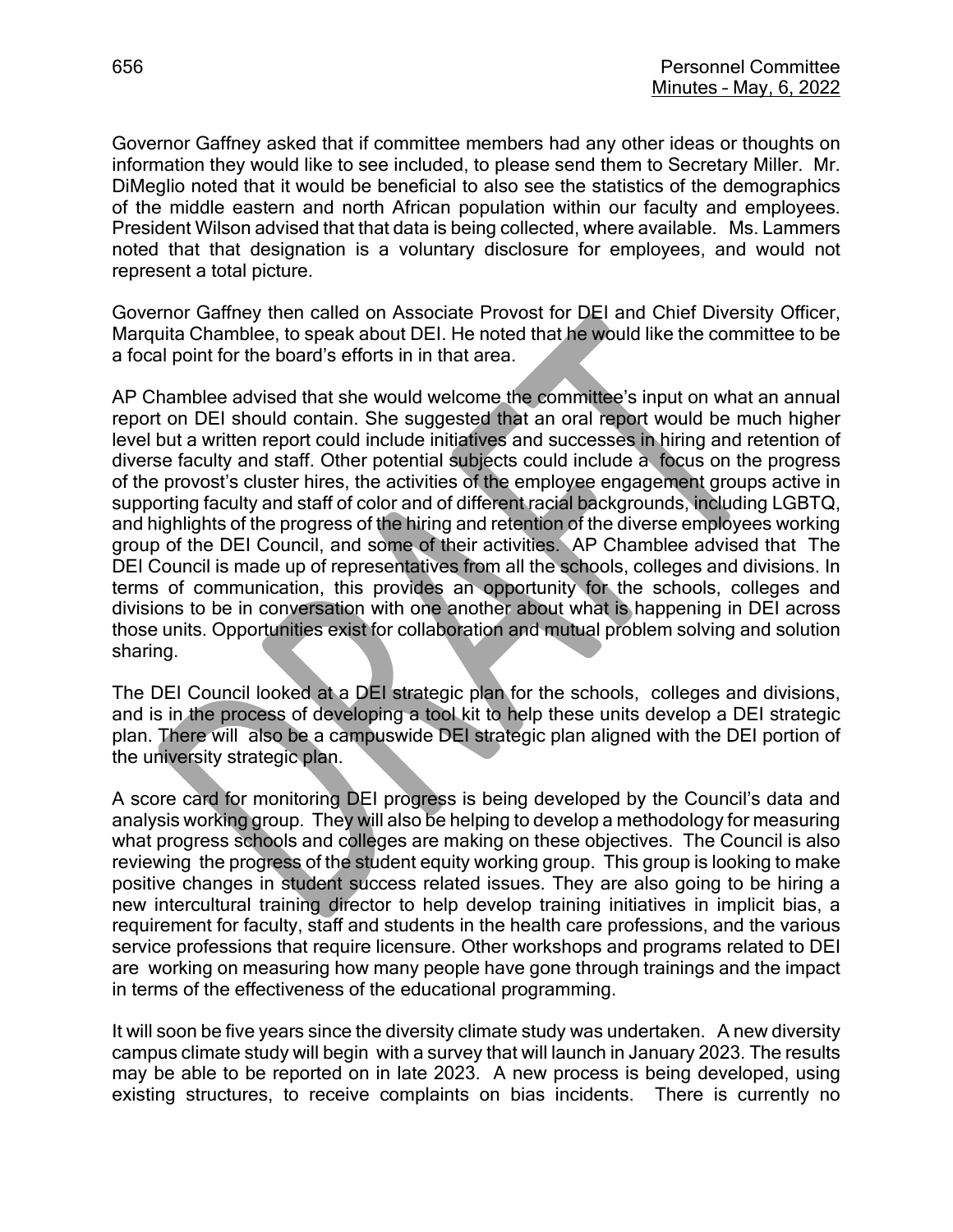consistent way to report a bias incident in the workplace or classroom, nor a consistent method of response.

Governor Land commented on the retention of Deans, and asked whether there was anything that could be done to change the structure of the position, or offering of assistance, that would retain Deans longer. President Wilson advised that the average career span of a dean is four or five years. He added that it is a challenging job, and burn-out is common. He advised that the job has evolved and now deans need to be business managers, have to be involved with philanthropy, and to a certain extent politics, and is a more complex position than it was years ago. Governor Land suggested that this may be a topic for a future meeting. Provost Kornbluh indicated that there is an advantage to institutions in having new ideas from the outside to effective positive change, and that he welcomed a good discussion of what the mix is between experienced leadership and bringing in new ideas. He added that having a department chair in place for a long time does not always serve either that person or the institution well.

Governor Busuito commented on the challenge between the business aspects of the schools, and the academic challenges, and perhaps a different approach is warranted for leadership. Mr. Villarosa advised that with some of the best academic leaders, their dayto-day responsibilities are not in the classroom or doing research, but added that both the business and academic aspects of the job were still important. He noted that important questions for hiring should also include experience either with labor or with shared governance.

Governor Land returned to her suggestion that Deans be provided more support, including with fundraising, and suggested a support system might help retain deans at the University. Governor Stancato concurred.

Provost Kornbluh agreed that Deans would welcome support not only with philanthropy, but also with finance side of the house, and commented on work currently being undertaken with the new CFO, Dave Massaron. Mr. Massaron is currently visiting with the faculty and staff in every single college to try to give an update on the status of the unit's finances and academic implications. The CFO played an important role in all the recent dean searches, interviewed all of the candidates, and has been in contact with the preferred candidates.

Professor Rossi advised there are DEI and EEO implications in this discussion. She noted that implicit bias occurs across all areas, including searching for deans, actions by deans and interactions between and among deans, faculty, students and all university employees. She suggested that training should be encouraged for everyone, especially on the dean's side and suggested giving them the support they need to undertake such an initiative.

Governor Busuito noted that corporatization of university education systems in America is worthy of a more robust discussion. He advised that there should be a discussion on how the searches for chairs and deans are conducted, and policies that could be incorporated.